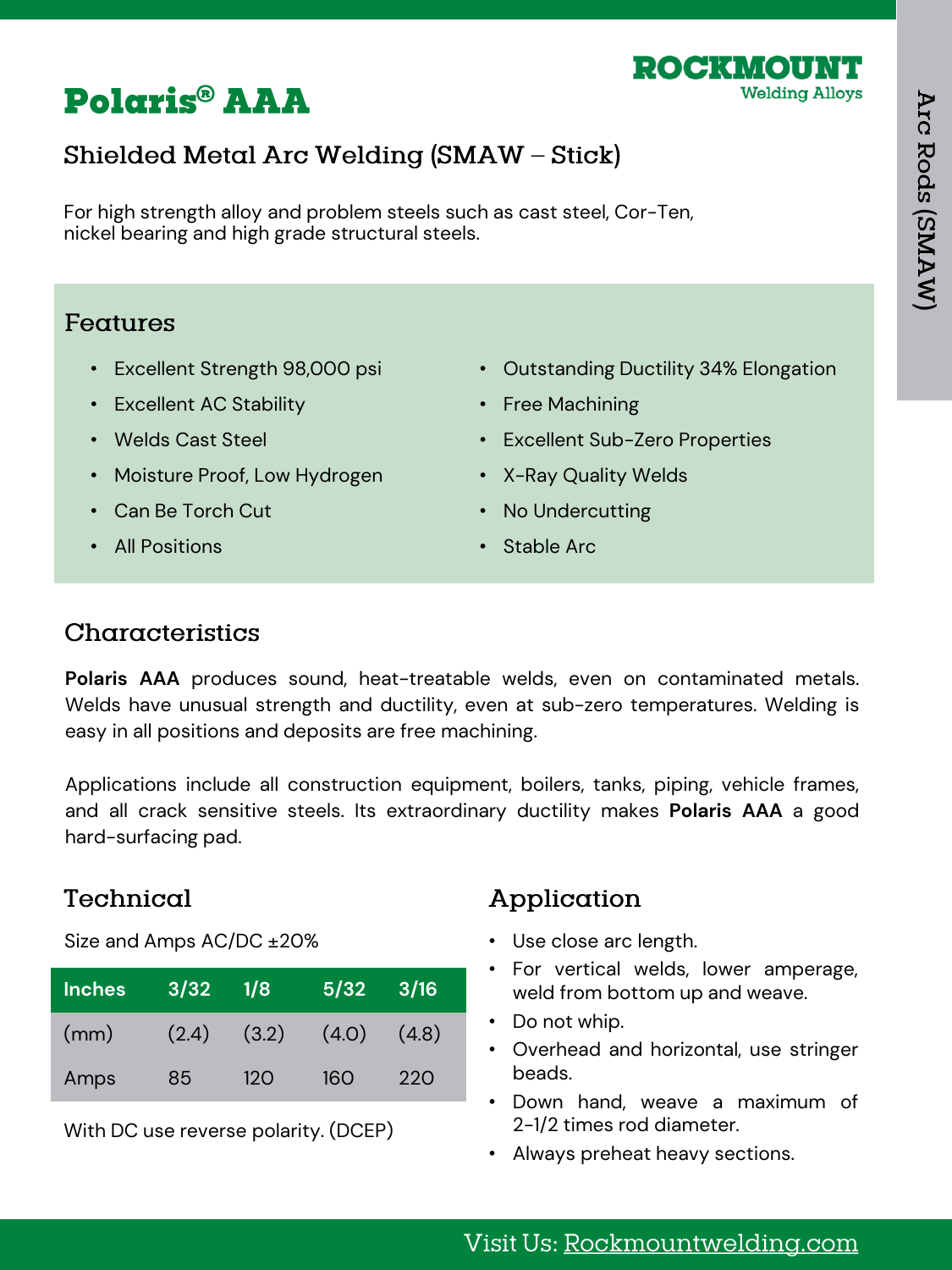



## Shielded Metal Arc Welding (SMAW - Stick)

For high strength alloy and problem steels. Also for Cor-Ten wear resistant and nickel bearing steels.

#### Features

- Excellent Strength 95,000psi
- Moisture Proof, Low Hydrogen
- X-Ray Quality Welds
- Outstanding Ductility (33% Elongation)
- Excellent Sub-Zero Properties
- Highest Impact Resistance
- Crack-Free Results
- Easy To Use All Positions
- Welds "Tramp" Steels
- Charpy At -20ºF 82ft/lbs

#### Characteristics

**Polaris A** avoids the moisture problems encountered with conventional low hydrogen electrodes. The exceptional elongation of **Polaris A** makes it ideal for applications involving impact or vibration. **Polaris A** produces sound, heat-treatable welds even on sulfur or caustic contaminated steels. Welds have extraordinary strength and ductility even at sub-zero temperatures. Deposits are easy to apply in all positions and are free machining.

Applications include all construction equipment, boilers, tanks, piping, truck and bus frames, and all crack sensitive steels. **Polaris A** provides a good pad for hard surfacing due to its extraordinary ductility

#### Technical

Size and Amps AC/DC ±20%

| <b>Inches</b> | 3/32  | 1/8   | 5/32  | 3/16  |
|---------------|-------|-------|-------|-------|
| (mm)          | (2.4) | (3.2) | (4.0) | (4.8) |
| Amps          | 85.   | 12O   | 160   | 220   |

With DC use reverse polarity. (DCEP)

#### Application

- Clean and bevel as required.
- Preheat heavy sections.
- Use a close arc length.
- For vertical welds, lower amperage, weld from bottom up and weave, do not whip.
- Overhead and horizontal use stringer beads.
- Down hand maximum weave: 2-1/2 times electrode diameter.